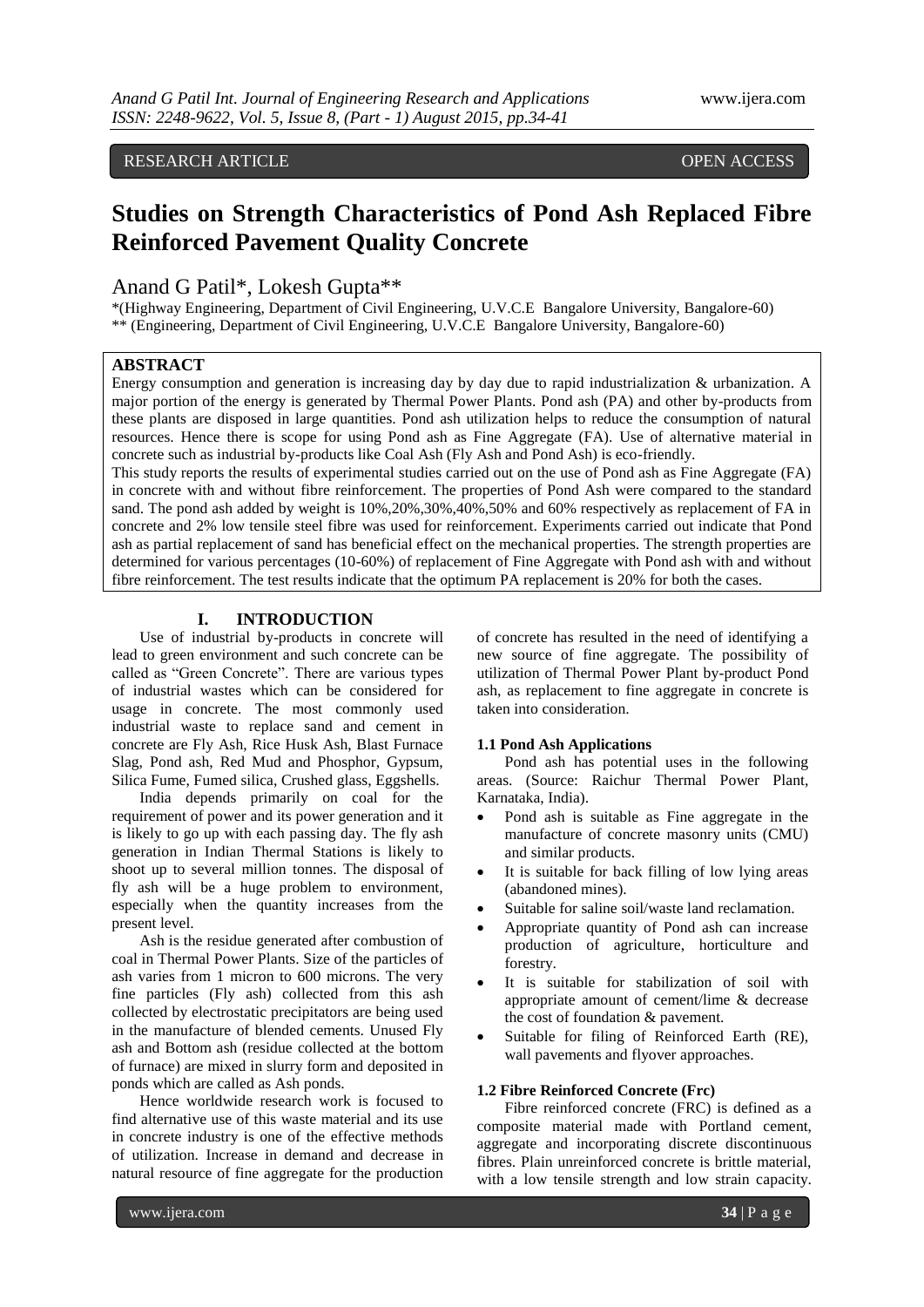The role of randomly distributed discontinuous fibres is forming bridge across the cracks that develop and provides post-cracking (ductility). If the fibres are sufficiently strong, sufficiently bonded to material and permit the FRC to carry significant stresses over a relatively large strain capacity in the post-cracking stage. The real contribution of the fibres is to increase the toughness of the concrete under any type of loading. That is, the fibres tend to increase the strain at peak load and provide a great deal of energy absorption of post-peak portion of the load Vs deflection curve.

### **1.3 Objectives Of The Study**

The objectives of the present study are

 To determine the physical properties of ingredients of pond ash replaced concrete.

- To arrive at mix design and calculate the quantity of constituents of concrete.
- To determine the strength properties of pond ash replaced concrete for reinforcement and unreinforced conditions.
- To arrive at the percentage of pond ash showing maximum strength properties for both the conditions.
- Comparison of the results of reinforced and unreinforced pond ash replaced concrete.

# **II. EXPERIMENTAL STUDIES**

# **2.1 Cement**

Ordinary Portland cement of 53 Grade confirming to IS 12269-1987 is used in the study. The physical properties of Cement are shown in the Table 2.1

| <b>Table 2.1 Physical Properties of Cement</b> |                            |                         |                                          |  |  |  |  |  |
|------------------------------------------------|----------------------------|-------------------------|------------------------------------------|--|--|--|--|--|
| <b>Sl</b><br>NO.                               | <b>Test</b>                | <b>Results Obtained</b> | Required results as per IS<br>12269-1987 |  |  |  |  |  |
|                                                | Normal consistency, %      | 31                      | 26-33                                    |  |  |  |  |  |
| $\overline{2}$                                 | Setting time,              |                         |                                          |  |  |  |  |  |
|                                                | Initial setting time, mins | 85                      | >30                                      |  |  |  |  |  |
|                                                | Final setting time, mins   | 340                     | <600                                     |  |  |  |  |  |
| 3                                              | Fineness modulus           | 3.4                     | $\leq$ 10% of wt                         |  |  |  |  |  |
| 4                                              | Specific gravity           | 3.14                    | 2.99-3.15                                |  |  |  |  |  |

#### **2.2 Fine Aggregate**

Locally available good quality river sand is used in this investigation. The tests conducted on fine aggregates and the results obtained are presented in Table 2.2, Table 2.3 and Fig 2.1.

|                   | ---------            |                           |                        |                         |                        |  |  |  |  |  |
|-------------------|----------------------|---------------------------|------------------------|-------------------------|------------------------|--|--|--|--|--|
| <b>IS</b> sieve   | <b>Percent finer</b> | <b>Percentage Passing</b> |                        |                         |                        |  |  |  |  |  |
| No.               |                      | <b>Grading Zone-I</b>     | <b>Grading Zone-II</b> | <b>Grading Zone-III</b> | <b>Grading Zone-IV</b> |  |  |  |  |  |
| $10 \text{ mm}$   | 100                  | 100                       | 100                    | 100                     | 100                    |  |  |  |  |  |
| 4.75 mm           | 93.8                 | 90-100                    | 90-100                 | 90-100                  | 95-100                 |  |  |  |  |  |
| $2.36$ mm         | 84.8                 | 60-95                     | 75-100                 | 85-100                  | 95-100                 |  |  |  |  |  |
| $1.18 \text{ mm}$ | 73.6                 | $30-70$                   | 55-90                  | 75-100                  | $90 - 100$             |  |  |  |  |  |
| 600 u             | 38.6                 | $15 - 34$                 | $35 - 59$              | $60-79$                 | 80-100                 |  |  |  |  |  |
| $300 \mu$         | 11.2                 | $5 - 20$                  | $8 - 30$               | $12 - 40$               | $15 - 50$              |  |  |  |  |  |
| 150 µ             | 2.6                  | $0-10$                    | $0 - 10$               | $0 - 10$                | $0 - 15$               |  |  |  |  |  |

#### **Table 2.2 Sieve Analysis of Fine Aggregate**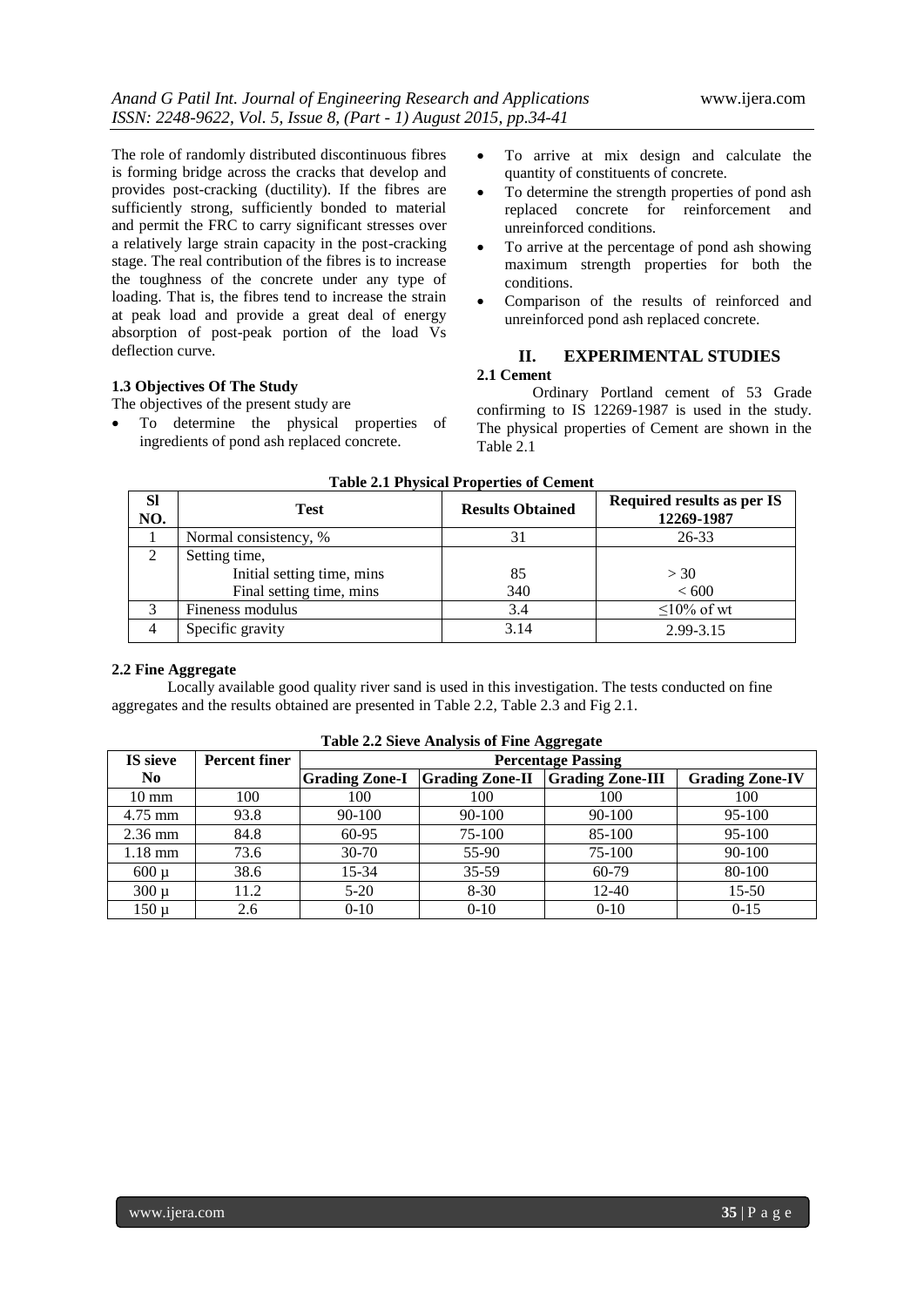

**Fig. 2.1 Particle size distribution for natural sand**

#### FM=295.5/100=2.95

Fine aggregate confirming to Zone II as per IS 383-1970.

| Table 2.3 Fine Aggregate Physical Test results |                                 |                         |  |  |  |  |  |
|------------------------------------------------|---------------------------------|-------------------------|--|--|--|--|--|
| Sl                                             | <b>Physical Tests</b>           | <b>Results Obtained</b> |  |  |  |  |  |
| No.                                            |                                 |                         |  |  |  |  |  |
|                                                | Fineness modulus                | 2.95                    |  |  |  |  |  |
|                                                | Specific gravity                | 2.63                    |  |  |  |  |  |
|                                                | Bulk density, Loose state, g/cc | 1.377                   |  |  |  |  |  |
|                                                | Dense state, $g/cc$             | 1.480                   |  |  |  |  |  |

#### **2.3 Pond Ash**

The Pond Ash used in this experimental is procured from Raichur Thermal Power Plant Karnataka India. Sieve analysis for the same was done to find the particle size distribution. The tests conducted on Pond ash and the results are presented in the Table 2.4, Table 2.5 and Fig. 2.2

| <b>Percentage Passing</b> |                      |                      |                      |                      |                      |  |  |  |  |
|---------------------------|----------------------|----------------------|----------------------|----------------------|----------------------|--|--|--|--|
| <b>IS sieve No</b>        | <b>Percent finer</b> | <b>Grading Zone-</b> | <b>Grading Zone-</b> | <b>Grading Zone-</b> | <b>Grading Zone-</b> |  |  |  |  |
|                           |                      |                      | Н                    | Ш                    | IV                   |  |  |  |  |
| $10 \text{ mm}$           | 100                  | 100                  | 100                  | 100                  | 100                  |  |  |  |  |
| $4.75$ mm                 | 100                  | 90-100               | 90-100               | 90-100               | 95-100               |  |  |  |  |
| $2.36$ mm                 | 99.5                 | 60-95                | 75-100               | 85-100               | 95-100               |  |  |  |  |
| $1.18$ mm                 | 92.1                 | $30 - 70$            | 55-90                | 75-100               | 90-100               |  |  |  |  |
| $600 \mu$                 | 74.54                | $15 - 34$            | $35 - 59$            | $60-79$              | 80-100               |  |  |  |  |
| $300 \mu$                 | 28.62                | $5-20$               | $8 - 30$             | 12-40                | $15 - 50$            |  |  |  |  |
| $150 \mu$                 | 6.54                 | $0 - 10$             | $0 - 10$             | $0 - 10$             | $0 - 15$             |  |  |  |  |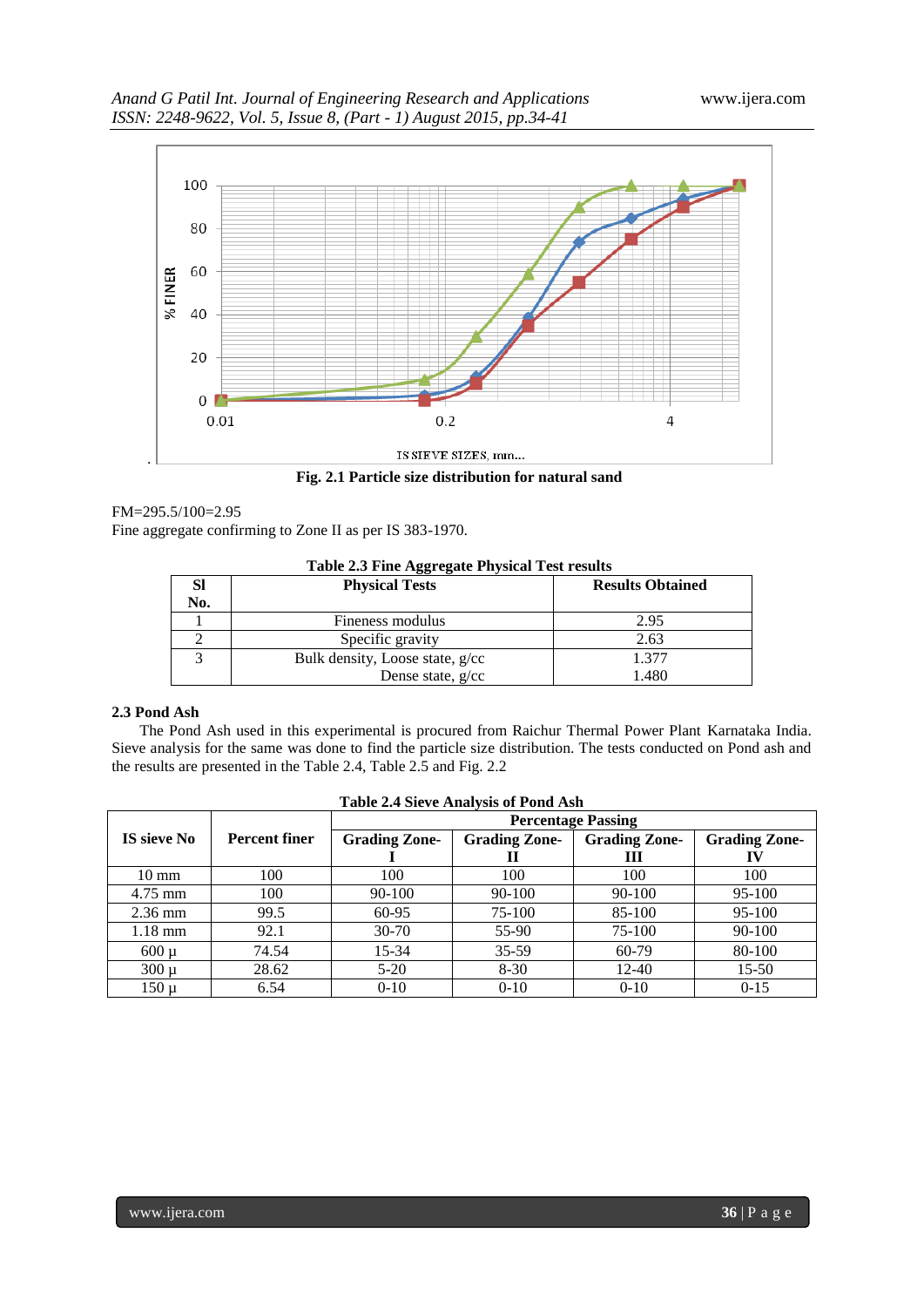

**Fig.2.2 Particle size Distribution of Pond ash**

FM= 301/100=3.01

The pond ash is confirming to Grade III as per IS 383-1970

| <b>Tests</b>       | <b>Results obtained</b> |
|--------------------|-------------------------|
| Fineness modulus   | 3.01                    |
| Specific gravity   | 1 69                    |
| Water absorption,% |                         |

### **2.4 Pond Ash Mixed With Natural Sand**

Sieve analysis tests were conducted for pond ash dry mixed with the fine aggregate. The particle size distribution of Pond ash replacement (PA-10, PA-20, PA-30, PA-40, PA-50, PA-60) was determined as per IS 383-1970.

|                     |            | <b>Percent Passing</b> |              |              |              |              |              |
|---------------------|------------|------------------------|--------------|--------------|--------------|--------------|--------------|
| S.NO                | Sieve size | <b>PA-10</b>           | <b>PA-20</b> | <b>PA-30</b> | <b>PA-40</b> | <b>PA-50</b> | <b>PA-60</b> |
|                     | $4.75$ mm  | 94.60                  | 95.90        | 97.86        | 99.60        | 100          | 100          |
|                     | $2.36$ mm  | 98.63                  | 98.92        | 97.38        | 98.12        | 99.80        | 99.80        |
| 3                   | 1.18 mm    | 75.32                  | 77.45        | 80.65        | 90.12        | 90.52        | 93.56        |
| 4                   | $600\mu$   | 50.04                  | 58.25        | 56.86        | 75.86        | 73.02        | 79.90        |
|                     | $300\mu$   | 22.94                  | 24.68        | 30.10        | 40.56        | 44.18        | 55.72        |
| 6                   | 150µ       | 7.62                   | 8.93         | 10.3         | 15.20        | 20.44        | 28.94        |
| <b>Grading Zone</b> |            | П                      | П            | П            | Ш            | IV           | IV           |

**Table 2.6 Sieve Analysis of Pond Ash mixed with Sand**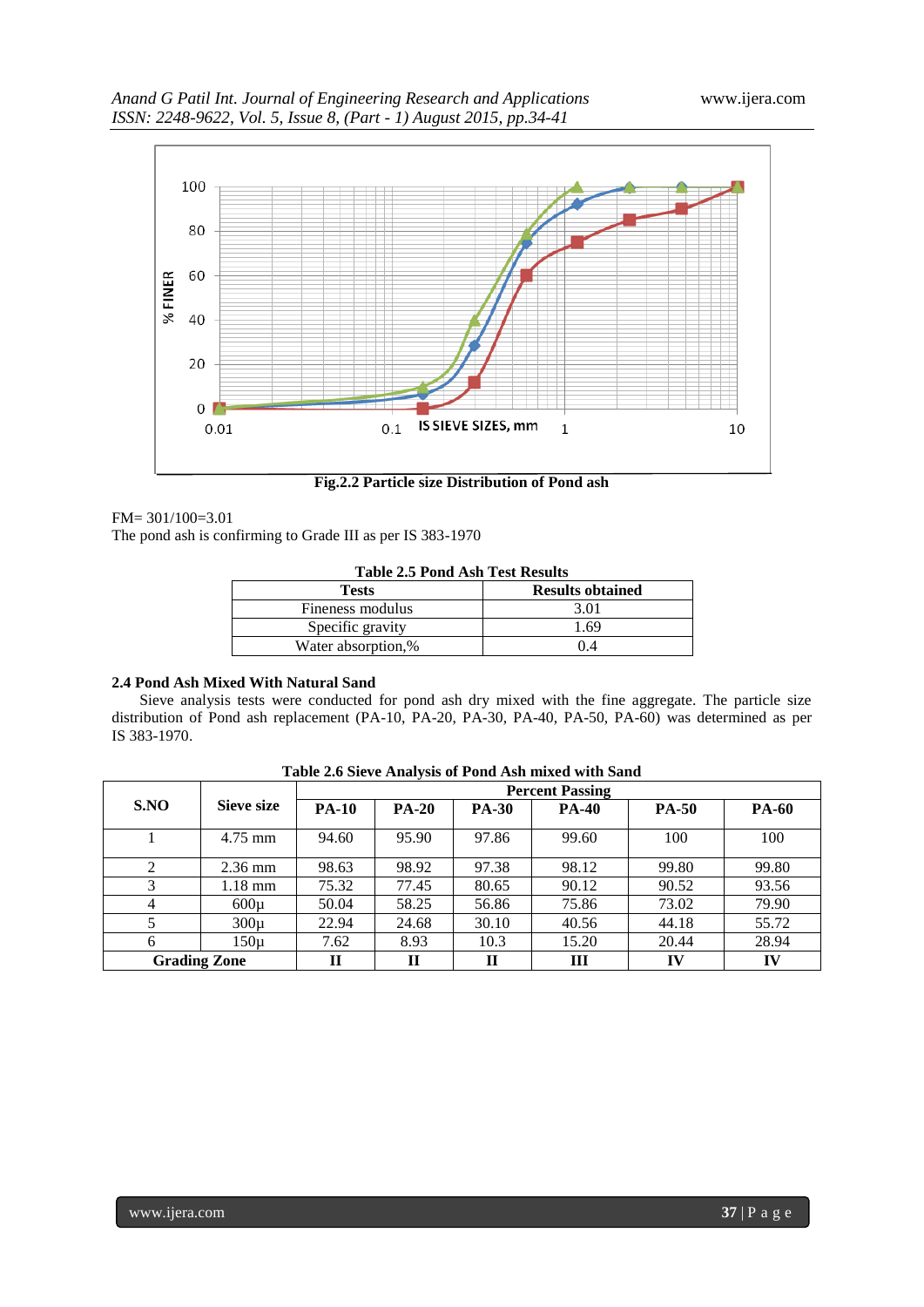

**Fig 2.3 Particle Size Distribution of mixed Fine aggregate**

The sieve analysis results of the PA-10, PA-20 and PA-30 confirm to Zone II, PA-40 confirms to Zone III, PA-50 and PA-60 confirm to Zone IV as per IS 383-1970.

#### **2.5 Coarse Aggregate**

Locally available crushed aggregate passing through 20mm and retained on 10mm IS sieve were used. The tests conducted and the results obtained are presented in the Table 2.7

| Table 2.7 Coarse Aggregate Test results |                         |                                   |  |  |  |  |  |
|-----------------------------------------|-------------------------|-----------------------------------|--|--|--|--|--|
| <b>Tests</b>                            | <b>Results obtained</b> | Required results as per IS<br>383 |  |  |  |  |  |
| Specific gravity                        | 2.64                    |                                   |  |  |  |  |  |
| Water Absorption, %                     | 0.3                     | 2 max                             |  |  |  |  |  |
| Bulk density, Loose state, g/cc         | 1.463                   |                                   |  |  |  |  |  |
| Dense state, $g/cc$                     | 1.687                   |                                   |  |  |  |  |  |
| Impact value,%                          | 22.63                   | $30 \text{ max}$                  |  |  |  |  |  |
| Crushing value,%                        | 25.23                   | $30 \text{ max}$                  |  |  |  |  |  |
| Los Angeles Abrasion value,%            | 25.38                   | $35 \text{ max}$                  |  |  |  |  |  |

**Table 2.7 Coarse Aggregate Test results**

#### **2.6 Super-Plasticizer**

Pond Ash is a material that requires larger amount of water which affects workability. To get a good workable mix the water content should be increased, which affects the water-cement ratio which in turn affects the strength. The alternative option is to use a water reducer. Super plasticizer is an excellent water reducing agent. Therefore Polycarboxylic ether (PCE) based super-plasticizer (Glenium 3030) is used.

#### **2.7 STEEL FIBER**

Low tensile steel fiber cut into small pieces of aspect ratio of 50 and 2% by weight of concrete is used in the concrete.

#### **2.7 Flow Table Test**

Flow test is conducted to arrive at optimum dosage of Super-Plasticizer for all the replacements of pond ash using truncated cone. Then for every dosage of admixture the slump value was also tested and the slump values are as in Table 2.8, and Fig 2.4

| Table 2.8 Dosage of Super-Plasticizer                                                                   |      |       |      |     |     |           |  |  |
|---------------------------------------------------------------------------------------------------------|------|-------|------|-----|-----|-----------|--|--|
| <b>PA-40</b><br><b>PA-50</b><br><b>PA-20</b><br><b>PA-30</b><br><b>PA-60</b><br><b>PA-10</b><br>$T$ vpe |      |       |      |     |     |           |  |  |
| Super-plasticizer %                                                                                     | 0.40 | 0.425 | 0.45 | U.J | 0.6 | $\rm 0.8$ |  |  |
| Slump value, mm                                                                                         | า∩   |       |      | ∸-  | ∠⊥  | 24        |  |  |

**Table 2.8 Dosage of Super-Plasticizer**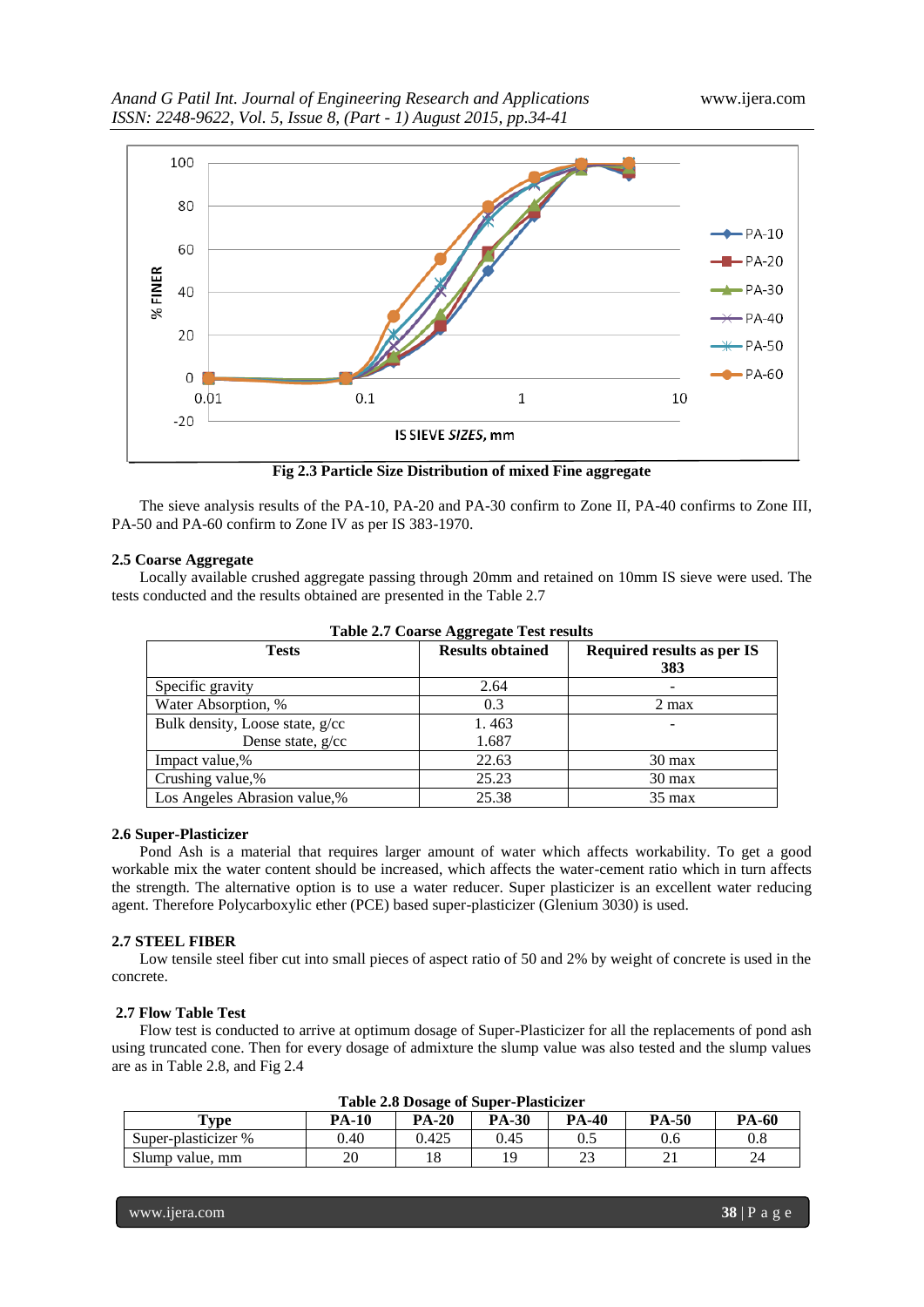

**Fig 2.4 S-P Dosage Vs. percentage replacement of Pond ash**

### **2.8 Mix Proportions**

To arrive at the mix proportion of Pond Ash replaced concrete, IRC:44-2009 method was adopted. The mix proportions arrived at, are shown in Table 2.9.

| <b>Type</b> | <b>Cement</b> | Fine<br><b>Aggregate</b> | Pond Ash | <b>Coarse</b><br><b>Aggregate</b> | Water | Super-<br>plasticizer<br>Dosage % |
|-------------|---------------|--------------------------|----------|-----------------------------------|-------|-----------------------------------|
| $PA-0$      | 416           | 673.00                   | ---      | 1200.77                           | 158.1 | 0.200                             |
| $PA-10$     | 416           | 605.59                   | 43.10    | 1200.77                           | 158.1 | 0.400                             |
| $PA-20$     | 416           | 538.40                   | 86.14    | 1200.77                           | 158.1 | 0.425                             |
| PA-30       | 416           | 471.10                   | 129.22   | 1200.77                           | 158.1 | 0.450                             |
| $PA-40$     | 416           | 403.80                   | 172.30   | 1200.77                           | 158.1 | 0.500                             |
| PA-50       | 416           | 336.40                   | 197.70   | 1200.77                           | 158.1 | 0.600                             |
| PA-60       | 416           | 269.20                   | 237.20   | 1200.77                           | 158.1 | 0.800                             |

**Table 2.9 Mix Proportions (Weight, Kg per m<sup>3</sup> of Concrete)**

### **3.1 Compressive Strength**

# **III. ANALYSES OF DATA**

Compressive strength of concrete is defined as the load which causes the failure of specimen, per unit area of c/s in uniaxial compression under given rate of loading. The compressive strength tests are conducted for the cubes after 3, 7, 28 and 56 days of curing and the results obtained are in the Table 3.1 and Fig 3.1

|  |  |  |  |  |  |  | Table 3.1 Compressive Strength of PA replaced concrete at various curing days |
|--|--|--|--|--|--|--|-------------------------------------------------------------------------------|
|--|--|--|--|--|--|--|-------------------------------------------------------------------------------|

|  | Days of | Compressive Strength, N/mm <sup>2</sup> |              |              |              |              |              |  |  |
|--|---------|-----------------------------------------|--------------|--------------|--------------|--------------|--------------|--|--|
|  | curing  | <b>PA-10</b>                            | <b>PA-20</b> | <b>PA-30</b> | <b>PA-40</b> | <b>PA-50</b> | <b>PA-60</b> |  |  |
|  |         | 28.29                                   | 25.93        | 23.11        | 18.37        | 17.03        | 14.75        |  |  |
|  |         | 33.13                                   | 32.02        | 29.31        | 25.60        | 23.33        | 20.15        |  |  |
|  | 28      | 39.01                                   | 37.63        | 32.89        | 31.12        | 28.81        | 22.96        |  |  |
|  | 56      | 42.66                                   | 43.07        | 35.46        | 33.56        | 31.67        | 26.04        |  |  |

# **Table 3.2 Compressive Strength of PA replaced FRC concrete at various curing days**

| Days of<br>curing | Compressive Strength, N/mm <sup>2</sup> |              |              |              |              |              |  |  |
|-------------------|-----------------------------------------|--------------|--------------|--------------|--------------|--------------|--|--|
|                   | <b>PA-10</b>                            | <b>PA-20</b> | <b>PA-30</b> | <b>PA-40</b> | <b>PA-50</b> | <b>PA-60</b> |  |  |
|                   | 30.16                                   | 27.52        | 24.41        | 19.12        | 17.72        | 15.02        |  |  |
|                   | 35.64                                   | 34.42        | 30.94        | 26.64        | 24.47        | 21.18        |  |  |
| 28                | 45.26                                   | 41.52        | 35.05        | 33.02        | 30.27        | 23.96        |  |  |
| 56                | 47.93                                   | 48.36        | 39.01        | 36.82        | 34.42        | 27.66        |  |  |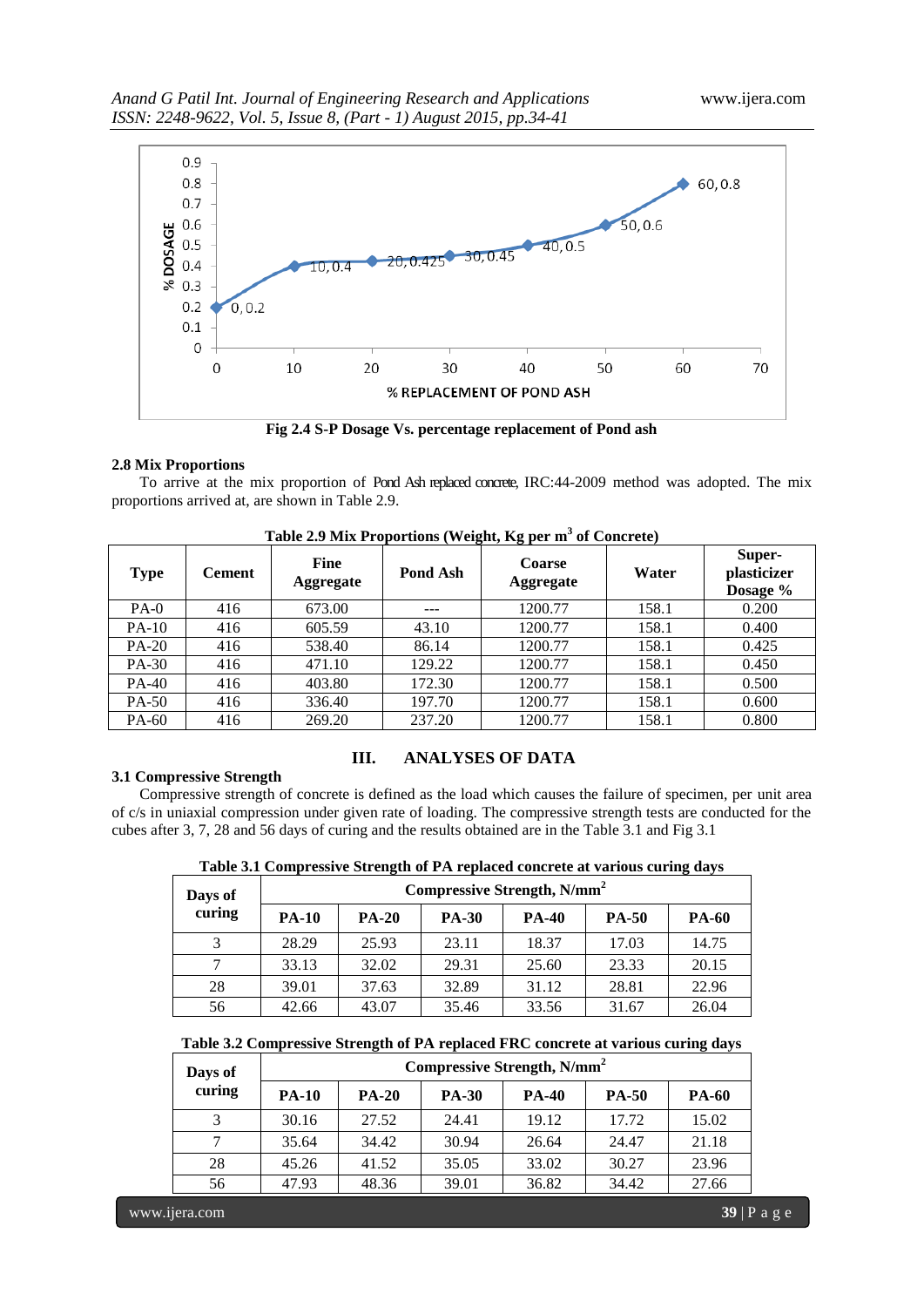## **3.1.1** *Discussion*

It is observed that the compressive strength of the concrete with 10% Pond ash replacement as Fine aggregate has higher strength for 3,7 and 28 days of curing but the strength is higher for 20% replacement for 56 days of curing. The same trend is observed for FRC as well. The percentage increase in compressive strength of FRC over the unreinforced pond ash replaced concrete is marginal.

### **3.2 Flexural Strength**

Flexural strength is the measure of the tensile strength of concrete. It is the measure of the resistance of the beam for failure in bending. Flexural strength can be determined by Dynamic & Static Flexural strength tests. Static flexural strength is adopted for the testing of the beam specimens. The Flexural strength tests are conducted for the beams after 28 days of curing and the results obtained are in the Table 3.2 and Fig 3.2

|                                       | Flexural Strength, N/mm <sup>2</sup> |              |              |              |              |              |  |  |
|---------------------------------------|--------------------------------------|--------------|--------------|--------------|--------------|--------------|--|--|
| <b>Specimen</b>                       | <b>PA-10</b>                         | <b>PA-20</b> | <b>PA-30</b> | <b>PA-40</b> | <b>PA-50</b> | <b>PA-60</b> |  |  |
| PA replaced Concrete                  | 4.23                                 | 4.57         | 3.89         | 3.85         | 3.68         | 3.30         |  |  |
| PA replaced<br><b>FRC</b><br>Concrete | 6.44                                 | 6.60         | 4.91         | 4.88         | 4.32         | 3.73         |  |  |

**Table 3.2 Flexural Strength of PA replaced concrete at 28 days curing**

#### **3.2.1** *Discussion*

The Flexural strength of the Pond ash replaced concrete decreases with increase in the percentage of replacement but PA-20 shows maximum flexural strength. The same trend is observed for FRC as well. The percentage increase in flexural strength of FRC over the unreinforced pond ash replaced concrete is substantial, since the steel fiber improves the tensile strength of the concrete.

#### **IV. CONCLUSIONS**

Based on the investigations carried out the following conclusions were drawn.

- The physical properties of the constituents of the Pond ash replaced concrete satisfy the requirements as per respective codes.
- Workability of concrete decreases with the increase in Pond ash and introduction of fibre, hence the super-plasticizer Glenium-3030 is used in increasing dosage as the Pond ash percentage replacement increases.
- Strength gain in Pond ash replaced concrete and Pond ash replaced FRC decreases with the increase in Pond ash replacement for 28 days of curing but the strength is higher for 20% replacement for 56 days of curing.
- The compressive strength and flexural strength of 10% Pond ash replaced concrete is found to be highest after 3, 7 and 28 days of curing but the compressive strength for 56 days is found to be slightly higher for 20% pond ash replacement than 10% replacement.
- There is a marginal increase in the compressive strength and substantial increase in flexural strength of FRC when compared to Pond ash replaced concrete.

#### **REFERENCES**

- [1] **Arumugam K Ilangovan, James Manohar**, *"A Study on Characterization and use of Pond Ash as Fine aggregate in Concrete"* International Journal of Civil and Structural Engineering Volume 2, No 2, 2011
- [2] **Bhangale. P .P, Nemade. P. M**, *" Study of Pond ash (BTPS) use as Fine Aggregate In Cement Concrete - Case Study"* International Journal of Latest Trends in Engineering and Technology (IJLTET) ISSN: 2278-621X Vol. 2 Issue 2 March 2013.
- [3] **Bharathi Ganesh, Sharada Bai .H, Nagendra. R and Narendra. B. K** *"Characterization of Pond Ash as Fine Aggregate in Concrete"* proceedings of International Conference on Advances in Architecture and Civil Engineering (AARCV 2012), 21st – 23rd June 2012, Paper ID SAM189, Vol. 1
- [4] **Jay Patel, Kunal Patel, Gaurav Patel**, Department of Structural Engineering, B.V.M, Gujarat, India *"Utilization of Pond Fly Ash as a partial replacement in Fine Aggregate with using Fine Fly Ash and Alccofine in HSC"* International Journal of Research in Engineering and Technology (IJRET) Volume: 02 Issue: 12, Dec-2013.
- [5] **Gaurav Kantilal Patel, Jayeshkumar Pitroda**, B.V.M. Engineering College, Vallabh Vidhyanagar, Gujarat India *"Assessment of Natural Sand and Pond Ash in Indian Context"* International Journal of Engineering Trends and Technology  $(IJETT) - Volume 4 Issue 10 - Oct 2013$
- [6] **Patil Shweta, Rupali Kavilkar**, *Gogte Institute of Technology, Belgaum,*